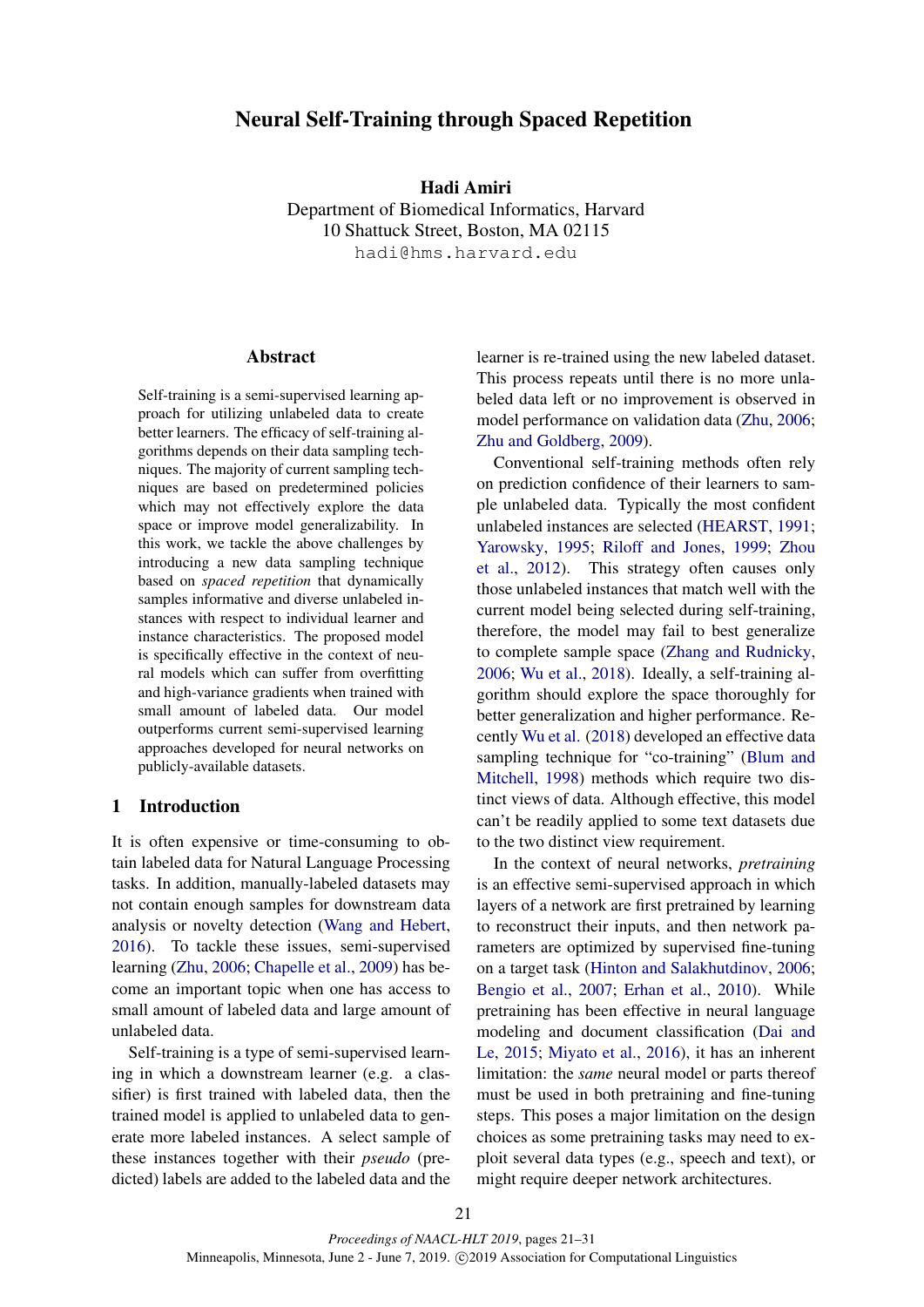The above challenges and intuitions inspire our work on developing a novel approach for neural self-training. The core part of our approach is a data sampling policy which is inspired by findings in cognitive psychology about spaced repetition (Dempster, 1989; Cepeda et al., 2006; Averell and Heathcote, 2011); the phenomenon in which a learner (often a human) can learn efficiently and effectively by accurately scheduling reviews of learning materials. In contrast to previous self-training approaches, our spaced repetitionbased data sampling policy is not predetermined, explores the entire data space, and dynamically selects unlabeled instances with respect to the "strength" of a downstream learner on a target task, and "easiness" of unlabeled instances. In addition, our model relaxes the "same model" constraint of pretraining-based approaches by naturally decoupling pretraining and fine-tuning models through spaced repetition.

The contributions of this paper are (a): we propose an effective formulation of spaced repetition for self-training methods; to the best of our knowledge, this is the first work that investigates spaced repetition for semi-supervised learning, (b): our approach dynamically samples data, is not limited to predetermined sampling strategies, and naturally decouples pretraining and fine-tuning models, and (c): it outperforms current state-of-the-art baselines on large-scale datasets.

Our best model outperforms standard and current state-of-the-art semi-supervised learning methods by 6.5 and 4.1 points improvement in macro-F1 on sentiment classification task, and 3.6 and 2.2 points on churn classification task. Further analyses show that the performance gain is due to our model's ability in sampling *diverse* and *informative* unlabeled instances (those that are different from training data and can improve model generalizability).

### 2 Method

Conventional self-training methods employ the following steps to utilize unlabeled data for semisupervised learning: (1) train a learner, e.g. a classifier, using labeled data, (2) iteratively select unlabeled instances based on a data sampling technique, and add the sampled instances (together with their predicted *pseudo* labels) to the labeled data, and (3) iteratively update the learner using the new labeled dataset.



Figure 1: Neural Self-training Framework: at every self-training episode, the network uses current labeled data to iteratively optimize its parameters against a target task, and dynamically explores unlabeled data space through spaced repetition (specifically Leitner queue) to inform a data sampler that selects unlabeled data for the next self-training episode. Dashed/Red and solid/green arrows in Leitner queue indicate instance movements among queues.

The core difference between self-training algorithms is in the second step: data sampling policy. In this paper, we develop a new data sampling technique based on "spaced repetition" which dynamically explores the data space and takes into account instance and learner characteristics (such as easiness of instances or learner strength on target task) to sample unlabeled data for effective self-training.

Figure 1 illustrates our proposed neural selftraining framework. We assume the downstream learner is a neural network that, at every selftraining episode, (a): takes *current* labeled and unlabeled data as input, (b): uses labeled data to iteratively optimize its parameters with respect to a target task, and (c): dynamically explores unlabeled data space through spaced repetition to inform a data sampler that selects unlabeled data for the next self-training episode.

#### 2.1 Spaced Repetition

Spaced repetition (Dempster, 1989; Cepeda et al., 2006; Averell and Heathcote, 2011) was presented in psychology and forms the building block of many educational devices, including flashcards, in which small pieces of information are repeatedly presented to a learner on a schedule determined by a spaced repetition algorithm. Such algorithms show that humans and machines can better learn by scheduling reviews of materials so that more time is spent on difficult concepts and less time on easier ones (Dempster, 1989; Novikoff et al., 2012; Amiri et al., 2017).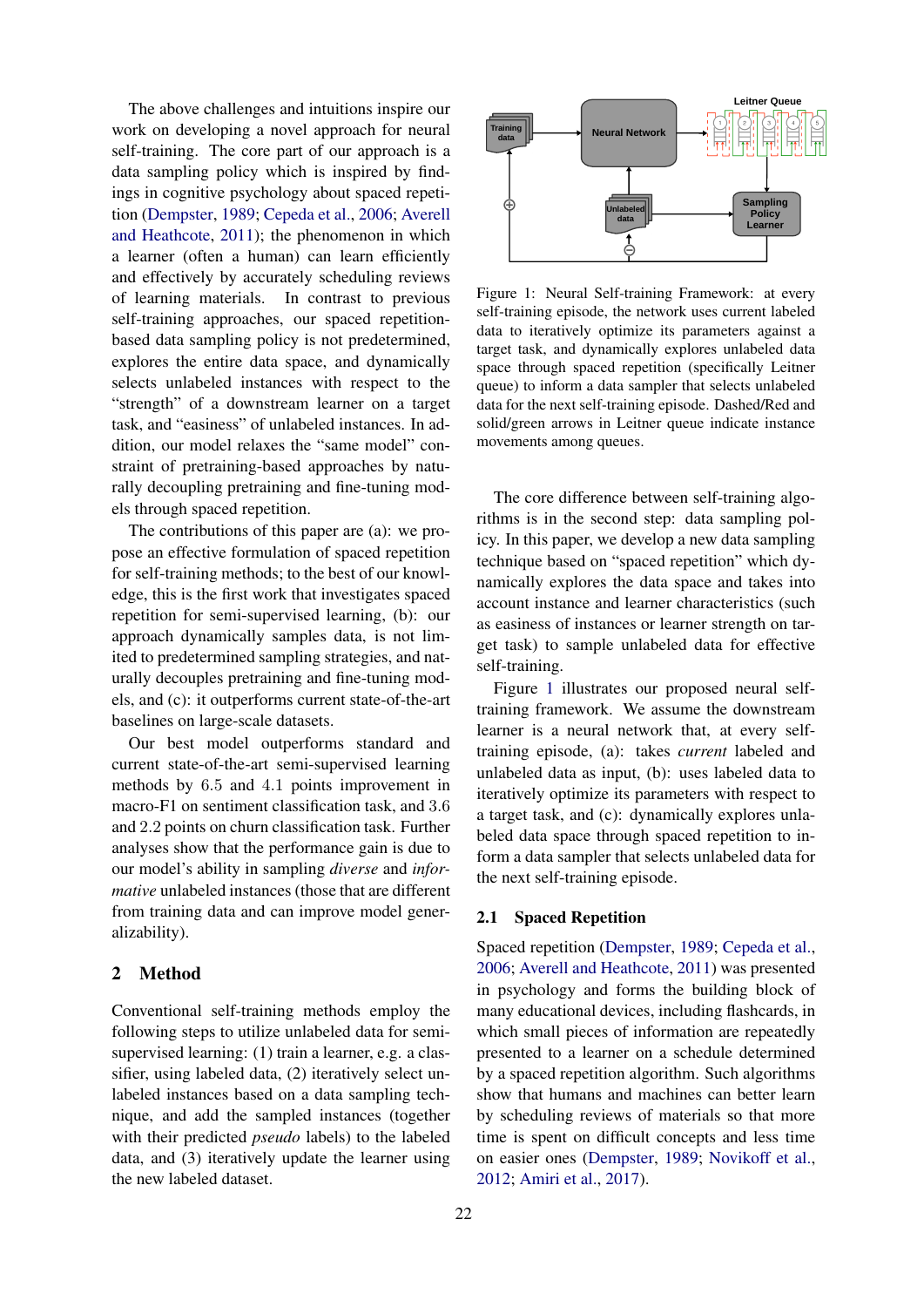In this paper, we focus on a specific spaced repetition framework called Leitner system (Leitner, 1974). Suppose we have *n* queues  $\{q_0, \ldots, q_{n-1}\}.$ In general, Leitner system initially places all instances in the first queue,  $q_0$ . During training, if an instance from  $q_i$  is correctly classified by the learner, it will be "promoted" to  $q_{i+1}$  (solid/green arrows in Figure 1), otherwise it will be "demoted" to the previous queue,  $q_{i-1}$  (dashed/red arrows in Figure 1). Therefore, as the learner trains through time, higher queues will accumulate instances that are easier for the learner, while lower queues will accumulate harder instances.

To use Leitner system for neural self-training, we assume our learner is a neural network, place all *unlabeled* instances in the first queue of Leitner system (line 2 in Algorithm 1), and gradually populate them to other queues while training the network. Our Leitner system uses iteration-specific network predictions on unlabeled instances and current pseudo labels of these instances to move them between queues (see line 4-5 in Algorithm 1); pseudo labels can be obtained through posterior predictions generated by any trained downstream learner (see Section 2.2). Instances with similar class predictions and pseudo labels will be promoted to their next queues, and those with opposite predictions and labels will be demoted to lower queues. We note that, errors (e.g. inaccurate pseudo labels or network predictions) can inversely affect instance movements among queues. However, our sampling technique (see below) alleviates this issue because such misleading instances, if sampled, can't improve the generalizability of downstream learners. Details of our Leitner system is shown in Table 1.

#### 2.2 Self-Training with Leitner Queues

We formulate the data sampling process as a decision-making problem where, at every selftraining episode, the decision is to select a subset of unlabeled instances for self-training using information from Leitner queues. A simple, yet effective, approach to utilize such information is a greedy one in which instances of the queue that most improves the performance of the current model on validation data will be selected. We refer to this queue as *designated* queue:

Algorithm 2 shows details of our self-training approach. At every episode, we use current labeled data to train a task-specific neural net-

| Algorithm 1. Leitner system                              |
|----------------------------------------------------------|
| Input:                                                   |
| $L, U, V$ : labeled, unlabeled, and validation data      |
| $\mathbf{v}$ : pseudo labels for U                       |
| $k:$ number of training epochs                           |
| $n:$ number of queues                                    |
| Output:                                                  |
| $Q$ : Leitner queue populated with U                     |
|                                                          |
| 1<br>$Q = [q_0, q_1, \ldots, q_{n-1}]$                   |
| $q_0 = [\mathbf{U}], q_i = []$ for $i \in [1, n-1]$<br>2 |
| 3<br>for epoch = 1 to k:                                 |
| $\overline{4}$<br>$model = epoch_train(L, V)$            |
| 5<br>$promos, demos = eval(Q, y, model)$                 |
| 6<br>$Q = \text{schedule}(Q, promos, demos)$             |
| 7<br>end for                                             |
| 8<br>return O                                            |

Table 1: Leitner system for neural self-training. All *unlabeled* instances are initially placed in the first queue and then populated to other queues depending on their easiness and learner (network) performance. epoch\_train(.) uses training data to train the network for a single epoch and returns a trained model, eval(.) applies the current model on unlabeled instances in all queues and, based on given pseudo labels (treated as gold labels), returns lists of correctly and incorrectly classified instances, promos and demos respectively, and schedule(.) moves promos and demos instances to their next and previous queues respectively, and returns the updated queue.

work (line 2). Here, we weight the loss function using class size to deal with imbalanced data, and weight pseudo-labeled instances (as a function of episodes) to alleviate the effect of potentially wrong pseudo labels while training the network. We then use the trained network to generate pseudo labels for current unlabeled instances (line 3). These instances are then populated in Leitner queues as described before (line 4). Given the populated Leitner queues, the sample for current selftraining episode is then created using instances of the designated queue, the queue that most improves the performance of the current network on validation data (lines 5-8). Instances of the designated queue will be removed from unlabeled data and added to labeled data with their pseudo labels treated as gold labels (lines 9-10).

We note that finding designated queues (lines 5-8 in Algorithm 2) imposes computational complexity on our model. However, in practice, we observe that designated queues are almost always among middle or higher queues in Leitner system, i.e.  $q_i, \forall i \in [\lfloor n/2 \rfloor, n-1]$  where n in the number of queues. This can help accelerating the search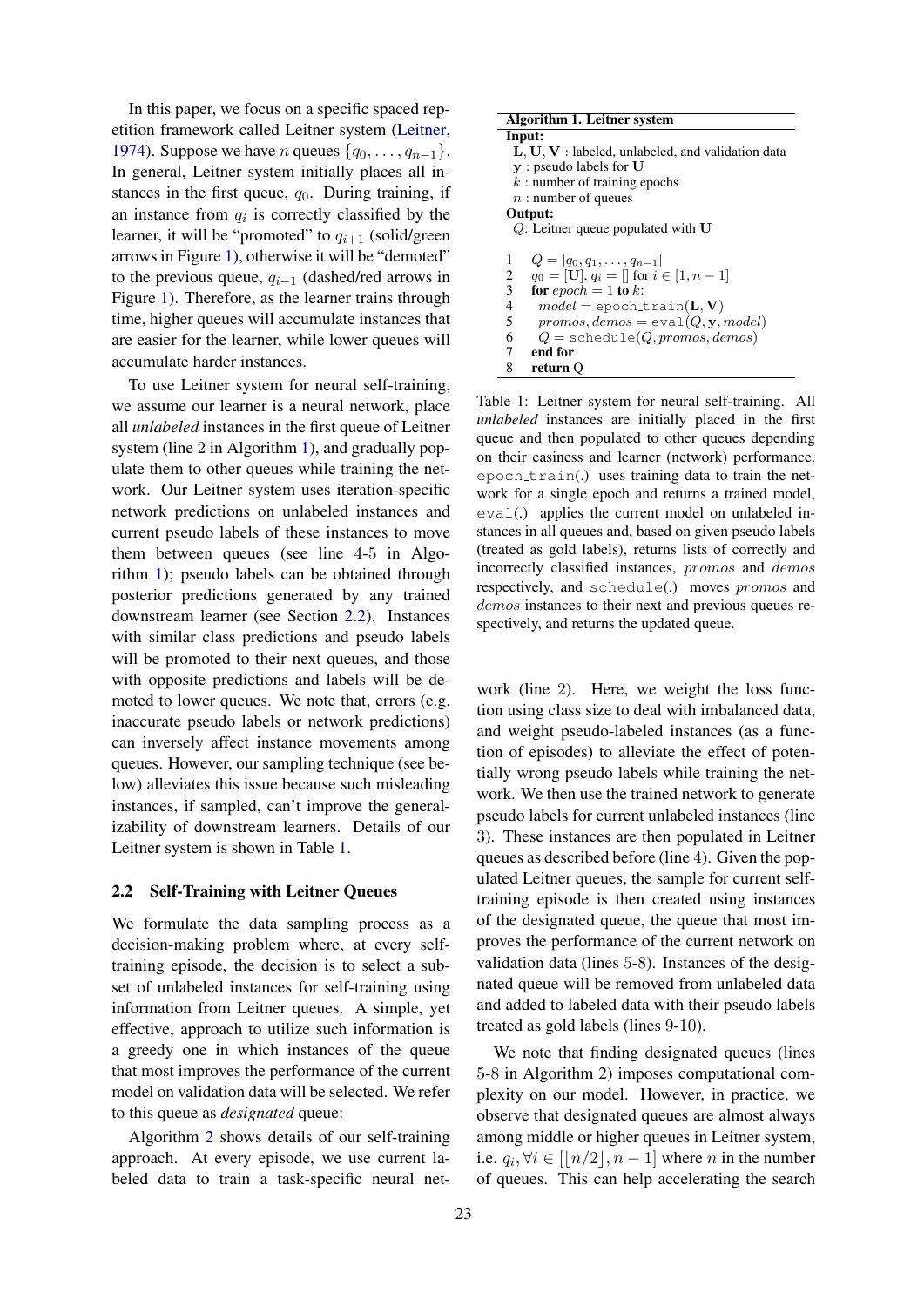| <b>Algorithm 2. Neural Self-training</b>                               |  |
|------------------------------------------------------------------------|--|
| Input:                                                                 |  |
| $L, U, V:$ labeled, unlabeled, and validation data                     |  |
| $K:$ number of self-training episodes                                  |  |
| Output:                                                                |  |
| $M$ : classification model                                             |  |
|                                                                        |  |
| for episode = 1 to K:<br>1                                             |  |
| $M_L = \text{train}(\mathbf{L}, \mathbf{V})$<br>2                      |  |
| 3<br>$\mathbf{y} = \text{label}(M_L, \mathbf{U})$                      |  |
| $Q =$ Leitner_system( $L, U, V, y$ ) \\Alg.1<br>4                      |  |
| 5<br>for q in $Q$ :                                                    |  |
| $M_q = \text{train}(\mathbf{L} + [q, \mathbf{y}[q]], \mathbf{V})$<br>6 |  |
|                                                                        |  |

7 end for<br>8  $M, g_{des}$ 8  $M, q_{design} = get\_best(M_Q, M_L)$ <br>9  $\mathbf{L} = \mathbf{L} + [q_{data}, \mathbf{v}[q_{data}]]$ 

- 9  $\mathbf{L} = \mathbf{L} + [q_{design}, \mathbf{y}[q_{design}]]$
- 10  $\mathbf{U} = \mathbf{U} \dot{q}_{design}$
- 11 end for

12 return M

Table 2: Proposed neural self-training framework. train(.) uses current labeled data to train the network and returns a trained model, label(.) generates pseudo labels for unlabeled instances using the trained model, Leitner\_system(.) populates current unlabeled instances in Leitner queue, and  $qet\_best(.)$ compares performance of given models on validation data and returns the best model in conjunction with the queue that leads to the best performance, if any. Instances of the designated queue will be removed from unlabeled data and added to labeled data with their pseudo labels treated as gold labels.

process. In addition, learning a data sampling policy from movement patterns of instances among queues may help alleviating/eliminating the need for such an iterative search; see Section 4.4.

Finally, at test time, we apply the resulting selftrained network to test data and use the result for model comparison.

### 3 Experiments

We compare different self-training approaches in two settings where learners (neural networks) have low or high performance on original labeled data. This consideration helps investigating sensitivity of different self-training algorithms to the initial performance of learners.

### 3.1 Datasets and Evaluation Metric

As datasets, we use movie reviews from IMDb and short microblog posts from Twitter. These datasets and their corresponding tasks are described below and their statistics are provided in Table 3. In terms of preprocessing, we change all texts to lowercase, and remove stop words, user names, and URLs from texts in these datasets:

|             | Train          | Val.          | Test           | <b>Unlabeled</b> |
|-------------|----------------|---------------|----------------|------------------|
| <b>IMDb</b> | $5 \times 1$ K | $5 \times 1K$ | $5 \times 48K$ |                  |
| Churn       | $5 \times 1$ K | $5 \times 1K$ | $5 \times 3K$  | 100K             |

Table 3: Statistics of dataset used in experiments.

IMDb: The IMDb dataset was developed by Maas et al.  $(2011)^1$  for sentiment classification where systems should classify the polarity of a given movie review as positive or negative. The dataset contains 50K labeled movie reviews. For the purpose of our experiments, we randomly sample 1K, 1K, and 48K instances from this data (with balanced distribution over classes) and treat them as labeled (training), validation, and test data respectively. We create five such datasets for robustness against different seeding or data partitions. This dataset also provides 50K unlabeled reviews.

Churn: This dataset contains more than 5K tweets about three telecommunication brands and was developed by Amiri and Daumé III  $(2015)^2$ for the task of *churn* prediction<sup>3</sup> where systems should predict if a twitter post indicates user intention about leaving a brand - classifying tweets as *churny* or *non-churny* with respect to brands. We replace all target brand names with the keyword BRAND and other non-target brands with BRAND-OTHER for the purpose of our experiments. Similar to IMDb, we create five datasets for experiments. We also crawl an additional 100K tweets about the target brands and treat them as unlabeled data.

We evaluate models in terms of macro-F1 score, i.e. the mean of F1-scores across classes.

#### 3.2 Downstream Learner and Settings

As downstream neural networks (referred to as base classifiers), we consider current state-of-theart deep averaging networks (DANs) (Shen et al., 2018; Iyyer et al., 2015; Joulin et al., 2017; Arora et al., 2017) for IMDb, and a basic CNN model for Churn dataset with parameters set from the work presented in (Gridach et al., 2017) except for pretrained embeddings. In terms of DANs, we use FastText (Joulin et al., 2017) for its high per-

<sup>1</sup>http://ai.stanford.edu/˜amaas/data/ sentiment/

<sup>2</sup>https://scholar.harvard.edu/hadi/ chData

 $3$ Churn is a term relevant to customer retention in marketing discourse; examples of churny tweets are "my days with BRAND are numbered," "debating if I should stay with BRAND," and "leaving BRAND in two days."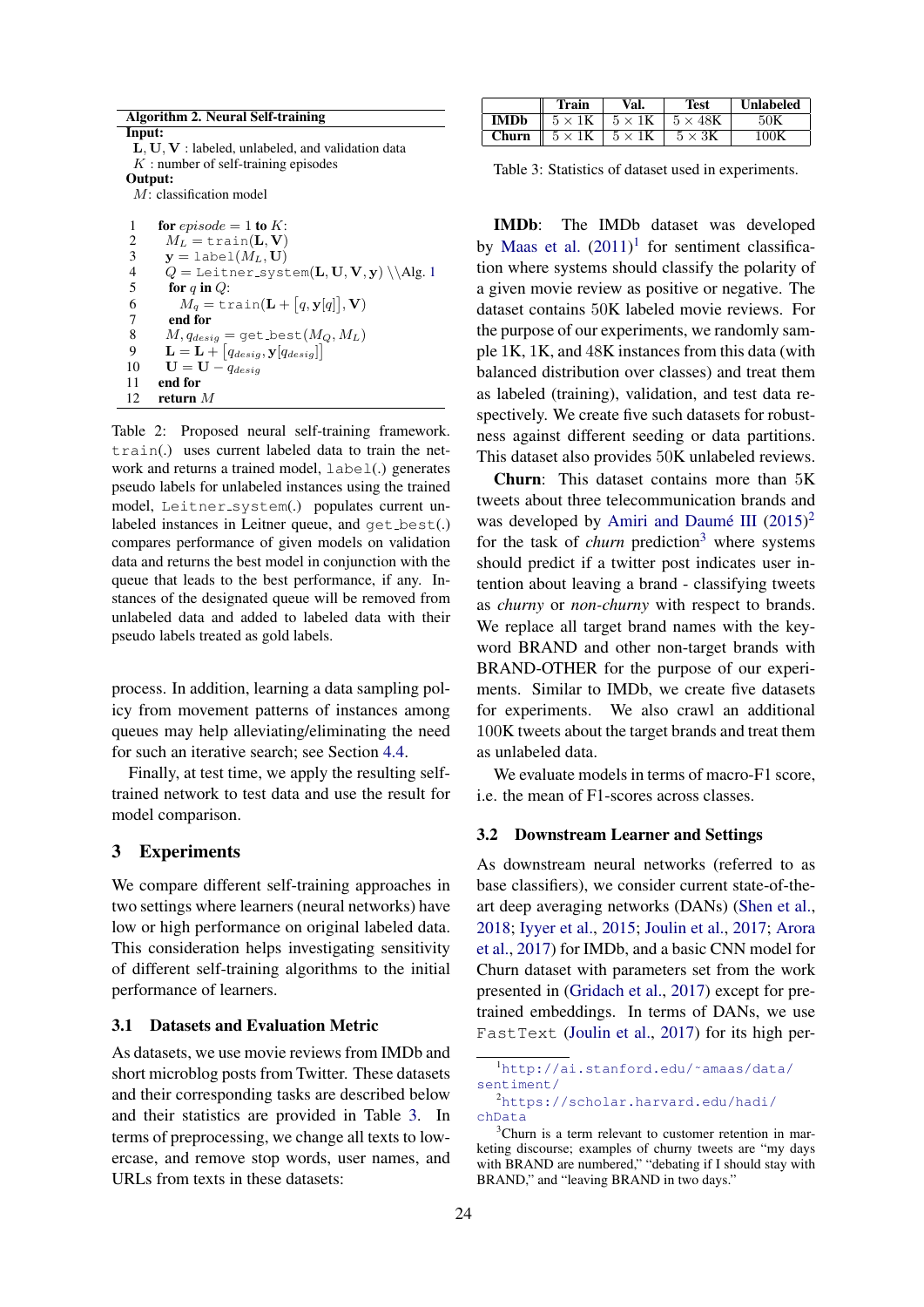formance and simplicity. FastText is a feedforward neural network that consists of an embedding layer that maps vocabulary indices to embeddings, an averaging layer that averages word embeddings of inputs, and several hidden layers (we use two layers of size 256) followed by a prediction layer with sigmoid activation.

We use 300-dimensional word embeddings provided by Google's word2vec toolkit (Mikolov et al., 2013). In Algorithm 1, we set the number of training epochs to  $k = 32$ , and stop training when F1 performance on validation data stops improving with patience of three continuous iterations, i.e. after three continuous epochs with no improvement, training will be stopped. In addition, we set the number of training episodes to  $K = 20$  and stop training when this number of episodes is reached or there is no unlabeled data left for sampling; the latter case is often the reason for stopping in our self-training method. In addition, we experiment with different number of Leitner queues chosen from  $n = \{3, 5, 7, 9, 11\}.$ 

#### 3.3 Baselines

We consider the following baselines:

- Standard self-training: This approach iteratively trains a network on current labeled data and applies it to current unlabeled data; it uses a prediction confidence threshold to sample unlabeled instances (Zhu, 2006). We set the best confidence threshold from {.80,.85,.90,.95} using validation data.
- Autoencoder self-training (Dai and Le, 2015): This approach first pretrains a network using unlabeled data (through a layerwise training approach to optimally reconstruct the inputs), and then fine-tunes it using labeled data with respect to the target task.
- Adversarial self-training (Miyato et al., 2016): This model utilizes pretraining as described above, but also applies adversarial perturbations to word embeddings for more effective learning (perturbation is applied to embeddings instead of word inputs because words or their one-hot vectors do not admit infinitesimal perturbation; the network is trained to be robust to the worst perturbation).
- Knowledge Transfer self-training (Noroozi et al., 2018): This model uses a clustering approach (e.g. k-means) to create clusters of

|                                    | <b>IMDb</b> | Churn    |
|------------------------------------|-------------|----------|
| <b>Base Classifier</b>             | 73.02       | 65.77    |
| <b>SST</b> (Standard ST)           | 74.43       | 65.77    |
| <b>PST</b> (Pretraining ST)        | 76.36       | 67.27    |
| <b>AST (Adversarial ST)</b>        | 76.09       | 67.70    |
| <b>KST (Knowledge Transfer ST)</b> | 77.11       | 67.06    |
| <b>LST</b> (Leitner ST)            | 78.27*      | $69.90*$ |

Table 4: Macro-F1 performance of models across datasets; Note that Standard ST (SST) samples only 1.4K and 0 instances from IMDb and Churn datasets respectively; sampling more data decreases SST's performance down to 66.94 and 57.04 perhaps due to ineffective exploring of data space. Our model achieves its best performance on IMDb and Churn datasets with  $n = 5$  and  $n = 7$  Leitner queues respectively.

unlabeled instances that have similar representations, where representations are derived from standard pretraining as described above. The model then pretrains a network by learning to *classify* unlabeled instances to their corresponding clusters. The resulting pretrained network is then fine-tuned with respect to the target task using labeled data (with slight modification at prediction layer which makes the network suitable for target task). We set the best number of clusters from  $\{10, 20, \ldots, 100\}$  based on model performance on validation data.

#### 3.4 Model Performance

Table 4 reports Macro-F1 performance of different models; we report average performance across five random test sets for each task (see Section 3.1 and Table 3). The performance of base classifiers in supervised settings, where the networks are only trained on original labeled datasets, is reasonably high on IMDb (73.02) and low on Churn (65.77). Standard ST (SST) improves performance on IMDb but not on Churn dataset. SST achieves its best performance (on validation data) in the first few episodes when, on average, 1.4K and 0 instances are sampled for IMDb and Churn datasets respectively. Beyond that, the performance considerably decreases down to 66.94 (IMDb) and 57.04 (Churn) respectively. This is perhaps due to imbalanced class size in Churn dataset, failure of SST to explore the data space, or classification mistakes that reinforce each other. Several previous works also observed no improvement with SST (Gollapalli et al., 2013; Zhu and Goldberg, 2009; Zhang and Rudnicky, 2006); but some successful applications have been reported (Wu et al.,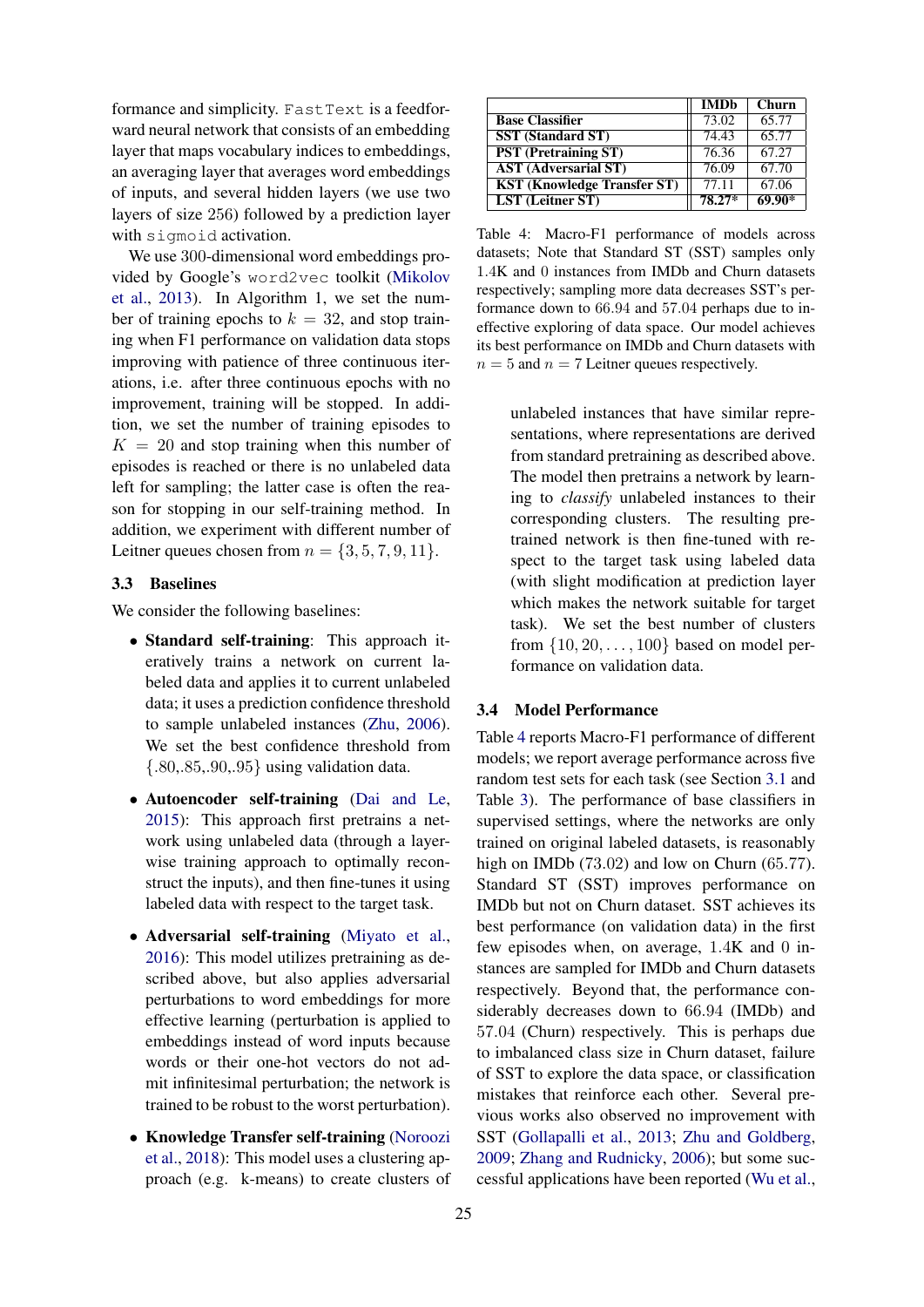# 2018; Zhou et al., 2012; Riloff and Jones, 1999; Yarowsky, 1995; HEARST, 1991).

The result also show that pretraining and adversarial-based training, PST and AST in Table 4 respectively, improve the performance of base classifiers by 3.34 and 3.37 points in macro-F1 on IMDb, and by 1.5 and 1.93 points on Churn dataset. In addition, since PST and AST show comparable performance, we conjecture that when original labeled data has a small size, adversarialbased self-training do not considerably improve pretraining. But, considerable improvement can be achieved with larger amount of labeled data, see (Miyato et al., 2016) for detailed comparison on pretraining and adversarial-based training. The results also show that knowledge transfer (KST) outperforms PST and AST on IMDb - indicating that good initial labels derived through clustering information could help semi-supervised learning, even with small amount of seed labeled data.

Table 4 also shows the result of our model, Leitner ST (LST). The best performance of LST is obtained using  $n = 5$  and  $n = 7$  queues for IMDb and Churn datasets respectively. Considering these queue lengths, our model outperforms base classifiers by 5.25 and 4.13 points in Macro-F1 on IMDb and Churn datasets respectively; similar to PST and AST, our model results in a greater gain when the learner has higher initial performance. It also improves the best selftraining baseline, KST for IMDb and AST for Churn, by 1.16 and 2.2 points in macro-F1 on IMDb and Churn datasets respectively where both differences are significant (average ρ-values based on t-test are .004 and .015 respectively).

### 4 Model Introspection

We investigate several questions about our model to shed light on its improved performance. One partial explanation is that by differentiating instances and augmenting the informative ones, we are creating a more powerful model that better explores the space of unlabeled data. In this section, we elaborate on the behavior of our model by conducting finer-grained analysis at queue-level and investigating the following questions in the context of challenges of semi-supervised learning. Due to space limit, we mainly report results on IMDb and discuss corresponding behaviors on Churn dataset in the text.

### 4.1 Queue-level Performance

We analyze queue level performance to understand how instances of different queues contribute in creating better models during the self-training process. For this experiment, we train networks using our Leitner self-training framework as normal (where, at every iteration, only instances of the designated queue are added to training data), and report the average macro-F1 performance of the network–on validation data–if it is trained with instances of each queue. Concretely, we report average macro-F1 performance of models learned at line 6 of Algorithm 2 (see  $M_q$ s in Table 2).

Figures 2(a) and 2(b) show the results on IMDb and Churn datasets for  $n = 5$  and  $n = 7$  queues respectively. Note that the last queue for Churn dataset,  $q_6$ , has never been reached by any instance. This is perhaps because of the difficulty of this task<sup>4</sup> and low initial performance of the network on Churn dataset.  $q_2$  on IMDb and  $q_4$ on Churn dataset result in the best average performance across training episodes, both queues are close to the middle. In addition, the result show that the highest queues ( $q_4$  for IMDb and  $q_5$  for Churn) are often not the best queues. This result can justify the lower performance of Standard ST (SST) as instances in these queues are the easiest (and perhaps most confident ones) for the network; we further analyze these queues in Section 4.2.<sup>5</sup>

#### 4.2 What's the Issue with Highest Queues?

As we discussed before, instances in the highest queues, although easy to learn for the classifier, are not informative and do not contribute to training an improved model; therefore, highest queues are often not selected by our model. To understand the reason, we try to quantify how well instances of these queues *match* with training data. For this purpose, we compute cosine similarity between representations of training instances (see below) and those in the highest and designated queues

<sup>&</sup>lt;sup>4</sup>Churn prediction is a target-dependent task, largely affected by negation and function words, e.g. compare "*switching from*" and "*switching to*," and language complexity, e.g. the tweets "*hate that I may end up leaving BRAND cause they have the best service*" is a positive yet churny tweet.

<sup>&</sup>lt;sup>5</sup>Note that the performance on lower queues (e.g.  $q_1$  for IMDb and  $q_0$  for Churn) are higher than expected. This is because, at the end of each iteration, instances of designated (best-performing) queues–but not lower queues–are added to training data; instances of designated queues help creating better and more robust models which still perform well even if instances of lower queues are added.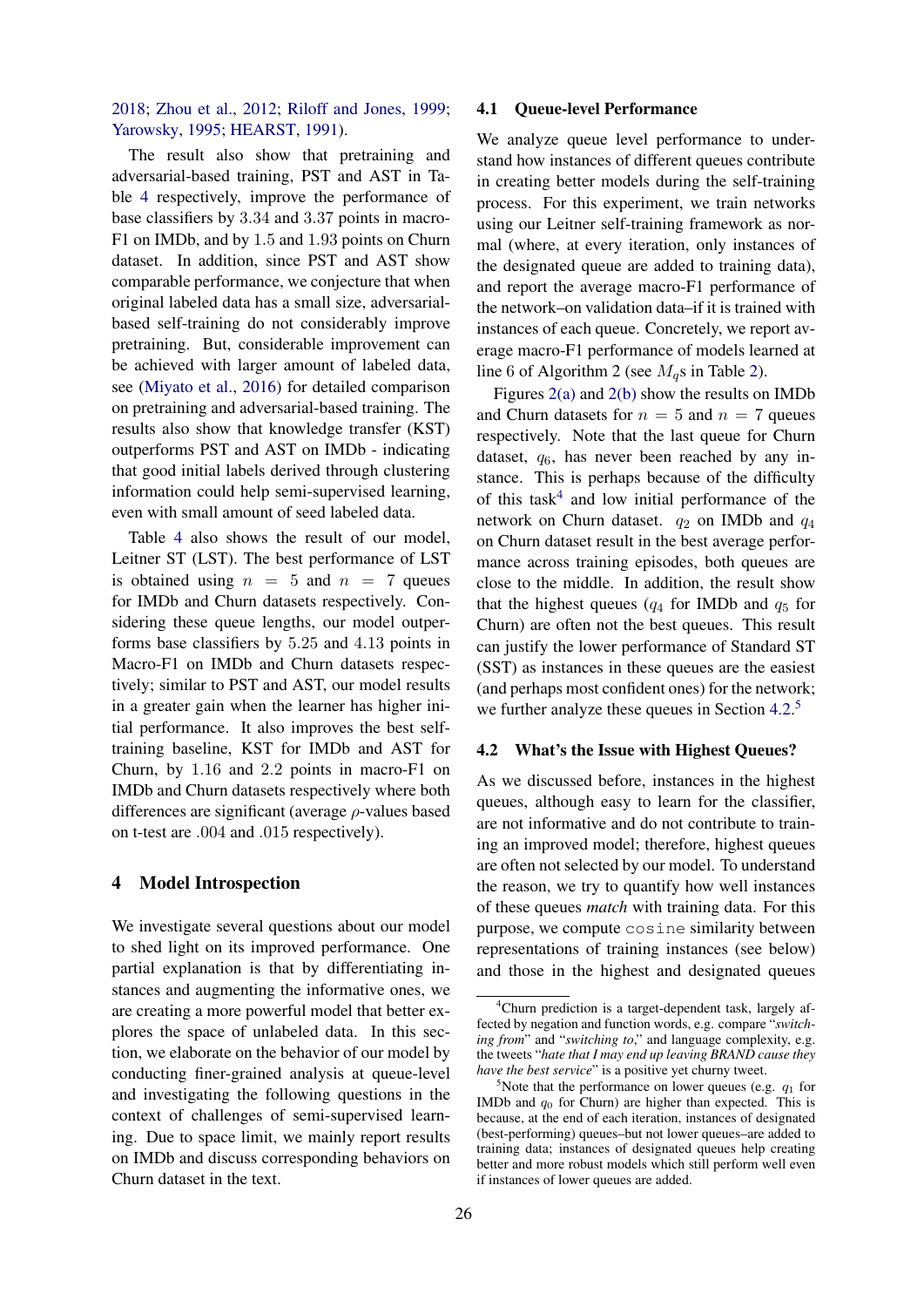

Figure 2: (a) and (b): Average macro-F1 performance computed over individual queues using validation dataset across training episodes (average performance of  $M<sub>g</sub>$ s at line 6 of Algorithm 2). (a): Performance on IMDb with optimal queue length of  $n = 5$ , and (b): performance on Churn with optimal queue length of  $n = 7$ : note that none of unlabeled instances has made it to the last queue. (c): Comparison of highest and designated queues in terms of instance similarity to training data; high train indicates similarity between (representations of) instances in the highest queue and training instances, and desigtrain shows the corresponding values for instances in the designated queue. + and − signs indicate positive and negative pseudo/gold labels for unlabeled/training instances.

during self-training as follows:

$$
\frac{1}{K}\sum_{e=1}^K \text{cosine}(\mathbf{T}^e, \mathbf{Q}^e)
$$

where  $\mathbf{T}^e \in \mathbb{R}^{m^e \times d}$  and  $\mathbf{Q}^e \in \mathbb{R}^{p^e \times d}$  indicate representations of training instances and those of a given target queue respectively (where  $d$  indicates the dimension of representations, and  $m<sup>e</sup>$ and  $p<sup>e</sup>$  indicate number of instances in training data and target queue at episode e respectively), and cosine(.,.) computes L2-normalized dot product of its input matrices. To obtain the above representations for instances, we compute the output of the last hidden layer (the layer below prediction layer) of the *trained* network at each episode. These outputs can be considered as feature representations for inputs. For finer-grained comparison, we compute similarities with respect to positive and negative classes.

As the results in Figure 2(c) show, instances in the highest queue match well with current training data (and hence the current model), and, therefore, are less informative. On the other hand, instances in the designated queues show considerably smaller similarity with training instances in both positive and negative classes, and, therefore, do not match well with training data. These instances are more informative, and help the network to better explore the space of unlabeled data and optimize for the target task.

#### 4.3 Does Diversity Matter?

We analyze different queues to measure the extent of diversity that each queue introduces to training data during our normal self-training process



Figure 3: The amount of diversity that instances of each queue introduce if added to training data (on IMDb).

where, at every iteration, only instances of the designated queue are added to training data. Specifically, we compute the extent of diversity that each given queue introduces as follows:

$$
\frac{1}{K}\sum_{e=1}^{K} 1 - \text{cosine}(\mathbf{T}^e, \text{concat}(\mathbf{T}^e, \mathbf{Q}^e))
$$

where, as before,  $\mathbf{T}^e$  and  $\mathbf{Q}^e$  indicate the representations of training and queue instances at episode  $e$  respectively, and concat  $(.,.)$  is a function that creates a new dataset by vertically concatenating  $\mathbf{T}^e$  and  $\mathbf{Q}^e$ .

Figure 3 shows the results. On IMDb,  $q_2$  and designated queues show greater diversity to training data compared to other queues. We note that  $q_0$  carries a greater diversity than  $q_3$  and  $q_4$ , but, as we observed in Figure 2, instances of  $q_0$ do not improve performance of the model, perhaps due to their difficulty or wrong pseudo labels. We observe similar behavior in case of Churn dataset where  $q_4$  introduces the highest diversity. From this analysis, we conclude that Leitner selftraining enables sampling diverse sets of instances that contributes to training an improved model.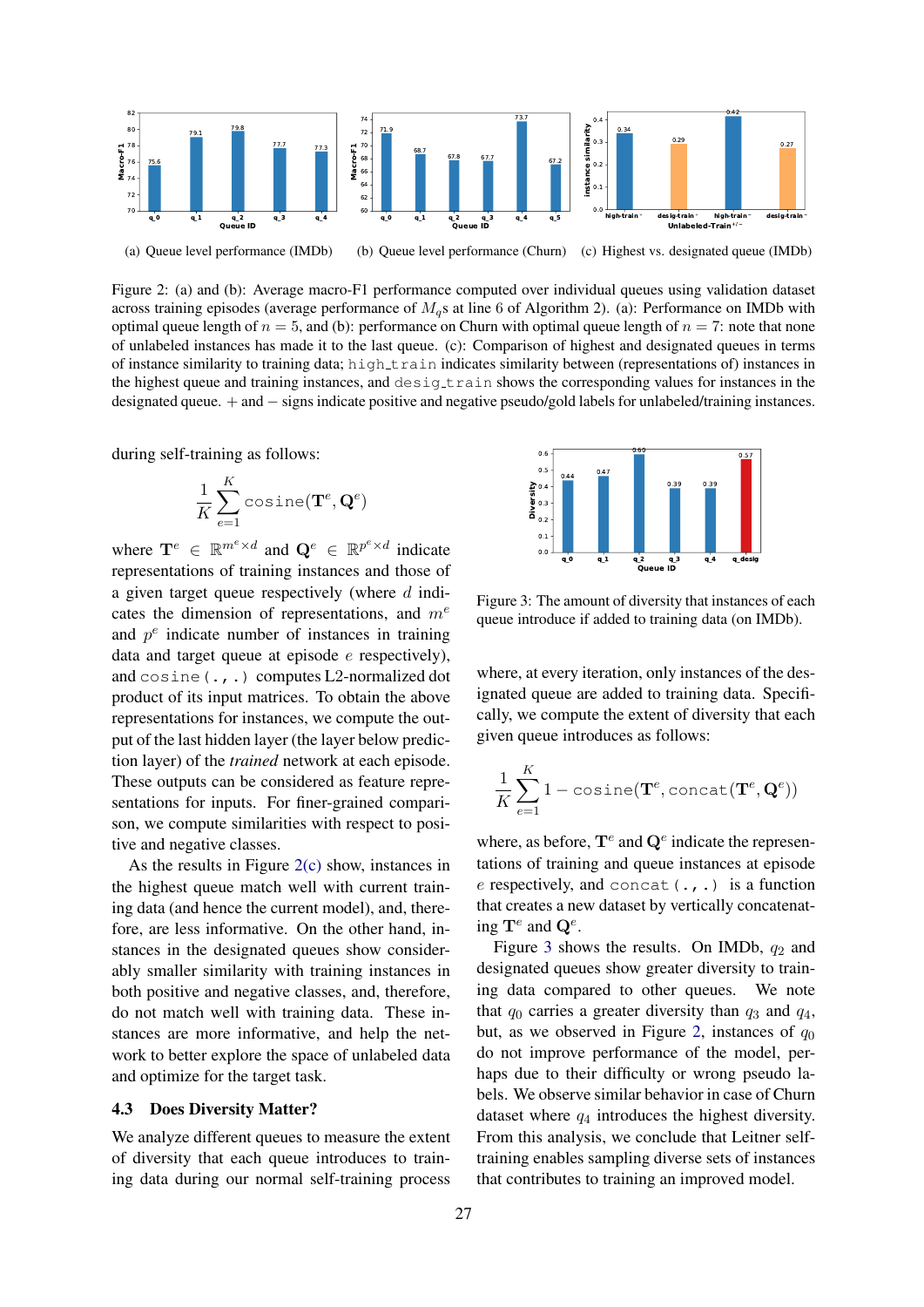|             | <b>Leitner ST</b> |       |                                |       |       |
|-------------|-------------------|-------|--------------------------------|-------|-------|
|             | $n=3$             |       | $n=5$   $n=7$   $n=9$   $n=11$ |       |       |
| <b>IMDb</b> | 76.83             | 76.77 | 78.03                          | 75.34 | 80.71 |
| Churn       | 65.74             | 64.87 | 67.06                          | 68.56 | 65.80 |

Table 5: Macro-F1 performance of diverse queues across datasets. Compare these results with those obtained by designated queues in Table 4.

### 4.3.1 Diverse Queue

Given the above results on diversity, we investigate whether greater diversity can further improve the performance of our model. For this analysis, we create a considerably more "diverse" queue at every self-training episode and treat it as the designated queue. We create the diverse queue by sampling instances with *high* prediction confidence from *all* queues. In particular, at every episode, we rank instances of each queue based on their prediction confidence and create a diverse queue by combining top  $r\%$  instances of each queue, where  $r$  indicates the rate of adding new instances and set to  $r = 10\%$ . We note that a smaller rate is better for adding instances because it allows the model to gradually consume unlabeled instances with high prediction confidence.

Table 5 shows the effect of diverse queues on the performance of our model on both IMDb and Churn datasets. The results show that diverse queues improve the performance of our Leitner self-training model from 78.27 (reported in Table 4) to 80.71 on IMDb, i.e. 2.44 points improvement in macro-F1. However, the corresponding performance on Churn dataset decreases from 69.90 to 68.56, i.e. 1.34 points decrease in macro-F1. The inverse effect of diverse queues in case of Churn dataset is because diverse queues suffer from the issue of considerable class imbalance more than designated queues. This is because highly confident instances which accumulate in higher queues are often negative instances in case of Churn prediction. Although we tackle this issue by weighting the loss function during training, diverse positive instances which are different from their training counterparts are still needed for performance improvement.

#### 4.4 Do We Need Better Sampling Policies?

We investigate the challenges associated with our data sampling policy by conducting finer-grained analysis on instance movement patterns among queues. To illustrate, assume that we have a Leit-



Figure 4: Deviation in instance movements for each queue (in terms of average standard deviation over all training episodes). At every episode, we keep track of instance movements among queues and measure movement variation among instances that ultimately home in on the same queue.

ner queue of size  $n = 3$  and the following movement patterns for four individual instances that ultimately home in on  $q_0$  (recall that correct prediction promotes an instance to a higher queue, while wrong prediction demotes it to a lower queue):

 $q_0 \rightarrow q_0 \rightarrow q_0 \rightarrow q_0 \rightarrow q_0$ : always in  $q_0$  $q_0 \rightarrow q_1 \rightarrow q_0 \rightarrow q_0 \rightarrow q_0$ : mainly in  $q_0$  $q_0 \rightarrow q_1 \rightarrow q_0 \rightarrow q_1 \rightarrow q_0$ : partially in  $q_0$  $q_0 \rightarrow q_1 \rightarrow q_2 \rightarrow q_1 \rightarrow q_0$ : partially in  $q_0 \& q_1$ .

Although all these instances ultimately home in on the same queue, they may have different contributions to the training of a model because there is a considerable difference in the ability of the downstream network in learning their labels. Therefore, if there is a large deviation among movement patterns of instances of the same queue, better data sampling policies could be developed, perhaps through finer-grained queue-level sampling.

For this analyses, we keep track of instance movements among queues and measure standard deviation among movement patterns of instances of the same queue at every self-training episode, and report the average of these deviations.

Figure 4 shows the results. On both datasets, there is considerably greater deviation in movements for middle queues than lower/higher queues. This is meaningful because Leitner system (and other spaced repetition schedulers) are expected to keep easy and hard instances at higher and lower queues respectively. Since such instances mainly stay at lower or higher queues, we observe smaller deviation in their movements. On the other hand, the corresponding values for middle queues indicate that movements in these queues are spread out over a larger range of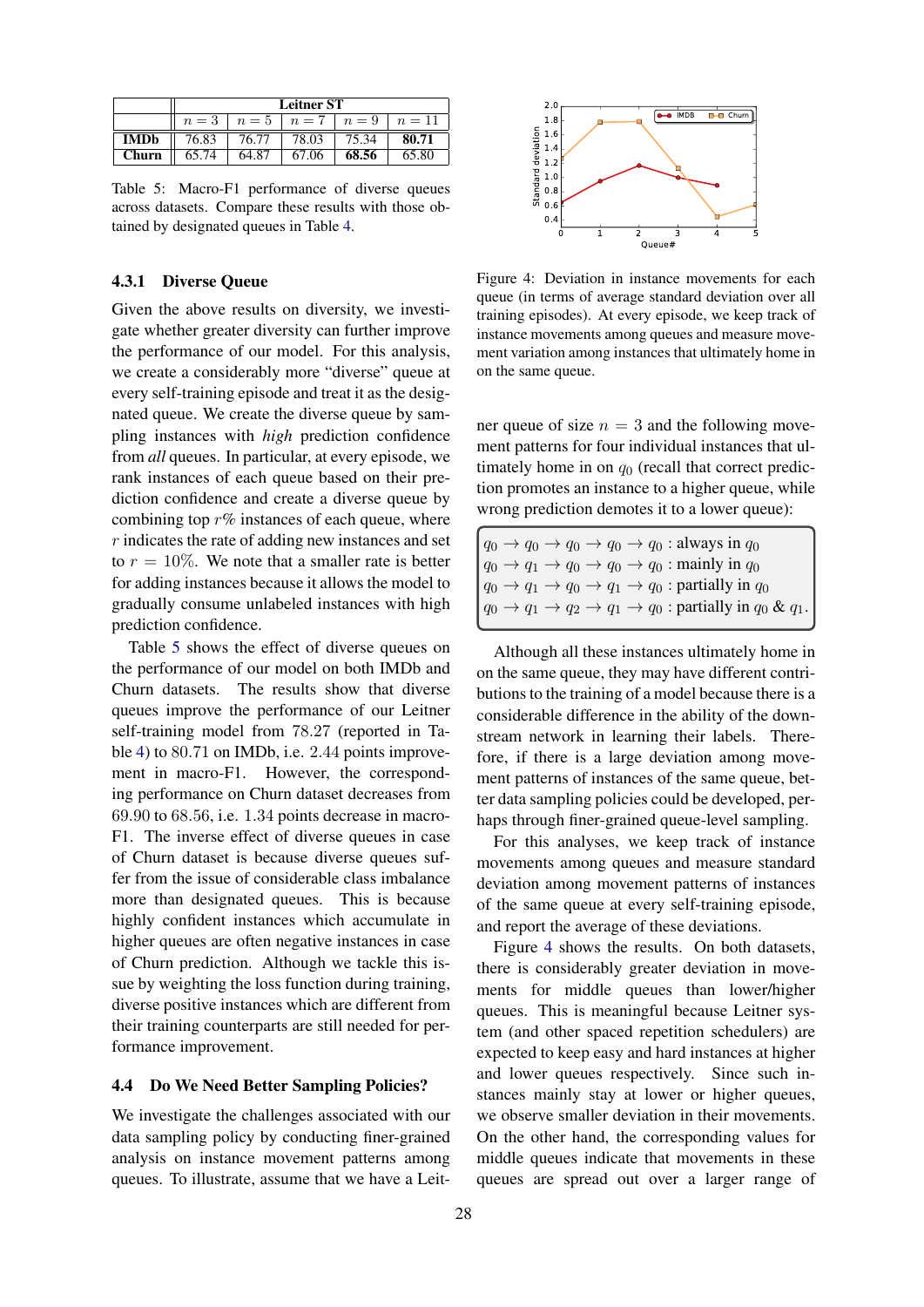queues. From these results, we conjecture that a data sampling policy that conducts finer-grained analysis at queue-level (e.g. by taking into account queue movement patterns) could create better data samples. Verifying this hypothesis will be the subject for future work.

## 5 Related Work

Semi-supervised learning (Zhu, 2006; Chapelle et al., 2009) is a type of machine learning where one has access to a small amount of labeled data and a large amount of unlabeled data. Self-training is a type of semi-supervised learning to boost the performance of downstream learners (e.g. classifiers) through data sampling from unlabeled data. Most data sampling policies rely on prediction confidence of the downstream learner for sampling unlabeled data (Zhu and Goldberg, 2009). Selftraining has been successfully applied to various tasks and domains including word sense disambiguation (HEARST, 1991; Yarowsky, 1995), information extraction (Riloff and Jones, 1999), and object recognition (Zhou et al., 2012).

In addition, co-training (Blum and Mitchell, 1998; Zhang and Rudnicky, 2006; Wu et al., 2018) is another type of semi-supervised learning. It assumes that each instance can be described using two *distinct* feature sets that provide different and complementary information about the instance. Ideally, the two views should be conditionally independent, i.e., the two feature sets of each instance are conditionally independent given the class, and each view should be sufficient, i.e., the class of an instance can be accurately predicted from each view alone. Co-training first learns separate downstream learners for each view using a small set of labeled data. The most confident predictions of each learner on the unlabeled data are then used to iteratively construct additional labeled training data. Recently Wu et al. (2018) developed an effective model based on reinforcement learning (specifically, a joint formulation of a Q-learning agent and two co-training classifiers) to learn data sampling policies and utilize unlabeled data space in the context of cotraining methods.

Effective semi-supervised learning algorithms based on pretraining techniques (Hinton and Salakhutdinov, 2006; Bengio et al., 2007; Erhan et al., 2010) have been developed for text classification, deep belief networks (Hinton

and Salakhutdinov, 2006), and stacked autoencoders (Vincent et al., 2010; Bengio et al., 2007). In particular, Dai and Le (2015) developed an autoencoder for the later supervised learning process. Miyato et al. (2016) applied perturbations to word embeddings and used pretraining technique and adversarial training for effective semisupervised learning. These models although effective have not been well studied in the context of semi-supervised learning where models may have low initial performance or limited amount of labeled data. In addition, pretraining is limited by the same architecture requirement in both pretraining and fine-tuning steps.

In this work, we extend previous work in self-training by developing a new and effective data sampling policy based on spaced repetition (Dempster, 1989; Cepeda et al., 2006; Averell and Heathcote, 2011) which addresses some of the above challenges. In particular, our model's data sampling policy is not predetermined, it explores the entire data space and dynamically selects unlabeled instances with respect to the strength of a learner on a target task and easiness of unlabeled instances, and it relaxes the same model constraint of pretraining-based approaches by decoupling pretraining and fine-tuning steps.

# 6 Conclusion and Future Work

We propose a novel method based on spaced repetition to self-train neural networks using small amount of labeled and large amount of unlabeled data. Our model can select high-quality unlabeled data samples for self-training and outperforms current state-of-the-art semi-supervised baselines on two text classification problems. We analyze our model from various perspectives to explain its improvement gain with respect to challenges of semisupervised learning. There are several venues for future work including (a): finer-grained data sampling at queue level, (b): extending our model to other machine learning algorithms that employ iterative training, such as boosting approaches, and (c): applying this model to areas where neural networks have not been investigated, e.g. due to limited availability of labeled data.

### Acknowledgments

I sincerely thank Mitra Mohtarami and anonymous reviewers for their insightful comments and constructive feedback.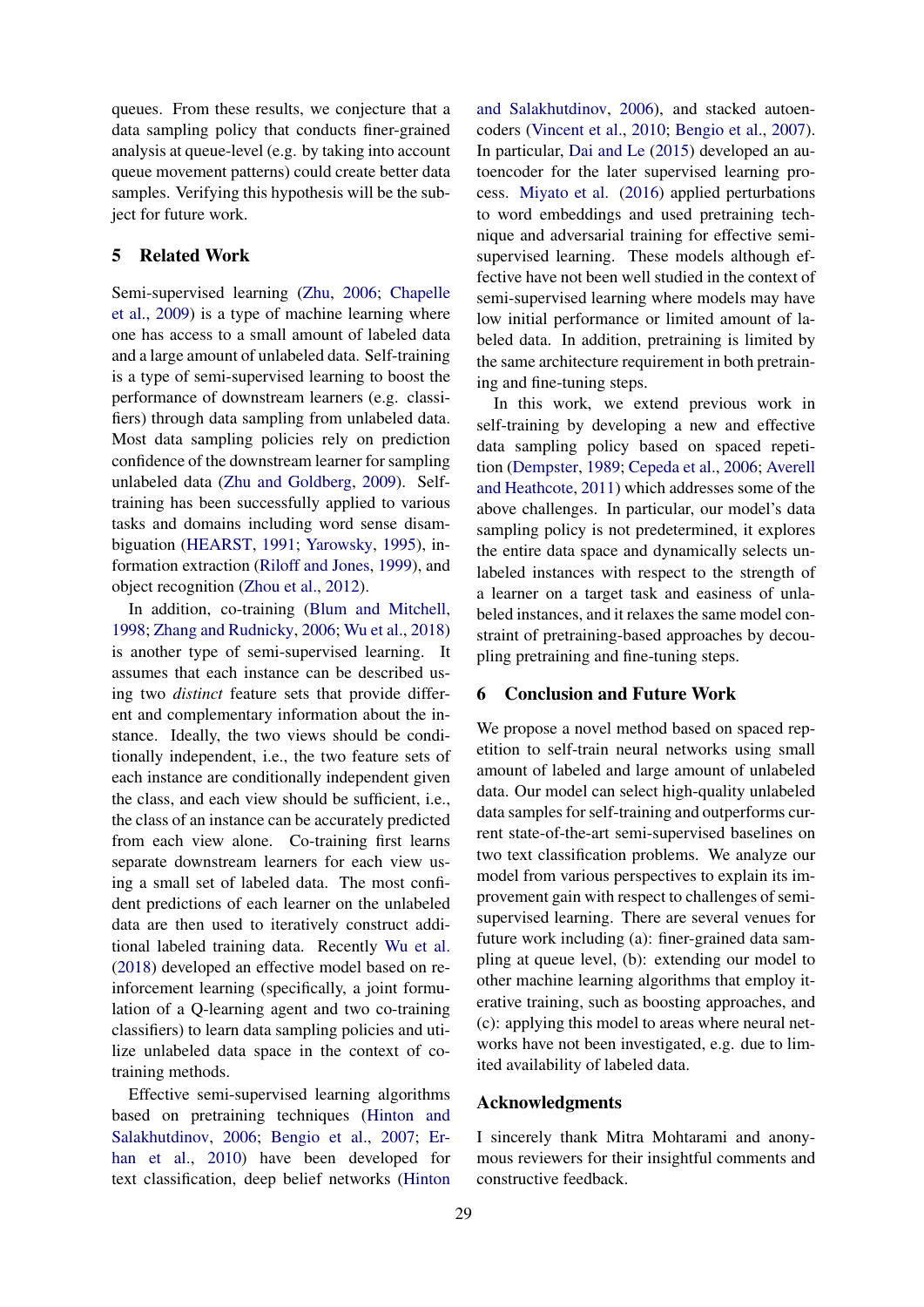#### References

- Hadi Amiri and Hal Daumé III. 2015. Targetdependent churn classification in microblogs. In *Proceedings of the Twenty-Ninth AAAI Conference on Artificial Intelligence*, pages 2361–2367. AAAI Press.
- Hadi Amiri, Timothy Miller, and Guergana Savova. 2017. Repeat before forgetting: Spaced repetition for efficient and effective training of neural networks. In *Proceedings of the 2017 Conference on Empirical Methods in Natural Language Processing*, pages 2401–2410.
- Sanjeev Arora, Yingyu Liang, and Tengyu Ma. 2017. A simple but tough-to-beat baseline for sentence embeddings. In *International conference on learning representations (ICLR)*.
- Lee Averell and Andrew Heathcote. 2011. The form of the forgetting curve and the fate of memories. *Journal of Mathematical Psychology*, 55(1):25–35.
- Yoshua Bengio, Pascal Lamblin, Dan Popovici, and Hugo Larochelle. 2007. Greedy layer-wise training of deep networks. In *Advances in neural information processing systems*, pages 153–160.
- Avrim Blum and Tom Mitchell. 1998. Combining labeled and unlabeled data with co-training. In *Proceedings of the eleventh annual conference on Computational learning theory*, pages 92–100. ACM.
- Nicholas J Cepeda, Harold Pashler, Edward Vul, John T Wixted, and Doug Rohrer. 2006. Distributed practice in verbal recall tasks: A review and quantitative synthesis. *Psychological bulletin*, 132(3):354.
- Olivier Chapelle, Bernhard Scholkopf, and Alexander Zien. 2009. Semi-supervised learning (chapelle, o. et al., eds.; 2006)[book reviews]. *IEEE Transactions on Neural Networks*, 20(3):542–542.
- Andrew M Dai and Quoc V Le. 2015. Semi-supervised sequence learning. In *Advances in neural information processing systems*, pages 3079–3087.
- Frank N Dempster. 1989. Spacing effects and their implications for theory and practice. *Educational Psychology Review*, 1(4):309–330.
- Dumitru Erhan, Yoshua Bengio, Aaron Courville, Pierre-Antoine Manzagol, Pascal Vincent, and Samy Bengio. 2010. Why does unsupervised pre-training help deep learning? *Journal of Machine Learning Research*, 11(Feb):625–660.
- Sujatha Das Gollapalli, Cornelia Caragea, Prasenjit Mitra, and C Lee Giles. 2013. Researcher homepage classification using unlabeled data. In *Proceedings of the 22nd international conference on World Wide Web*, pages 471–482. ACM.
- Mourad Gridach, Hatem Haddad, and Hala Mulki. 2017. Churn identification in microblogs using convolutional neural networks with structured logical knowledge. In *Proceedings of the 3rd Workshop on Noisy User-generated Text*, pages 21–30.
- M HEARST. 1991. Noun homograph disambiguation using local context in large corpora. In *Proc. 7th Annual Conference of the Centre for the New OED and Text Research: Using Corpora*, pages 1–22.
- Geoffrey E Hinton and Ruslan R Salakhutdinov. 2006. Reducing the dimensionality of data with neural networks. *science*, 313(5786):504–507.
- Mohit Iyyer, Varun Manjunatha, Jordan Boyd-Graber, and Hal Daumé III. 2015. Deep unordered composition rivals syntactic methods for text classification. In *Proceedings of ACL-IJCNLP*.
- Armand Joulin, Edouard Grave, Piotr Bojanowski, and Tomas Mikolov. 2017. Bag of tricks for efficient text classification. In *Proceedings of the 15th Conference of the European Chapter of the Association for Computational Linguistics: Volume 2, Short Papers*, pages 427–431. Association for Computational Linguistics.

Sebastian Leitner. 1974. *So lernt man lernen*. Herder.

- Andrew L Maas, Raymond E Daly, Peter T Pham, Dan Huang, Andrew Y Ng, and Christopher Potts. 2011. Learning word vectors for sentiment analysis. In *Proceedings of the 49th annual meeting of the association for computational linguistics: Human language technologies-volume 1*, pages 142–150. Association for Computational Linguistics.
- Tomas Mikolov, Kai Chen, Greg Corrado, and Jeffrey Dean. 2013. Efficient estimation of word representations in vector space. *arXiv preprint arXiv:1301.3781*.
- Takeru Miyato, Andrew M Dai, and Ian Goodfellow. 2016. Adversarial training methods for semisupervised text classification. *International conference on learning representations (ICLR)*.
- Mehdi Noroozi, Ananth Vinjimoor, Paolo Favaro, and Hamed Pirsiavash. 2018. Boosting self-supervised learning via knowledge transfer. In *2018 IEEE Conference on Computer Vision and Pattern Recognition, CVPR 2018, Salt Lake City, UT, USA, June 18- 22, 2018*, pages 9359–9367.
- Timothy P Novikoff, Jon M Kleinberg, and Steven H Strogatz. 2012. Education of a model student. *Proceedings of the National Academy of Sciences*, 109(6):1868–1873.
- Ellen Riloff and Rosie Jones. 1999. Learning dictionaries for information extraction by multi-level bootstrapping. In *Proceedings of the sixteenth national conference on Artificial intelligence*, pages 474–479. American Association for Artificial Intelligence.